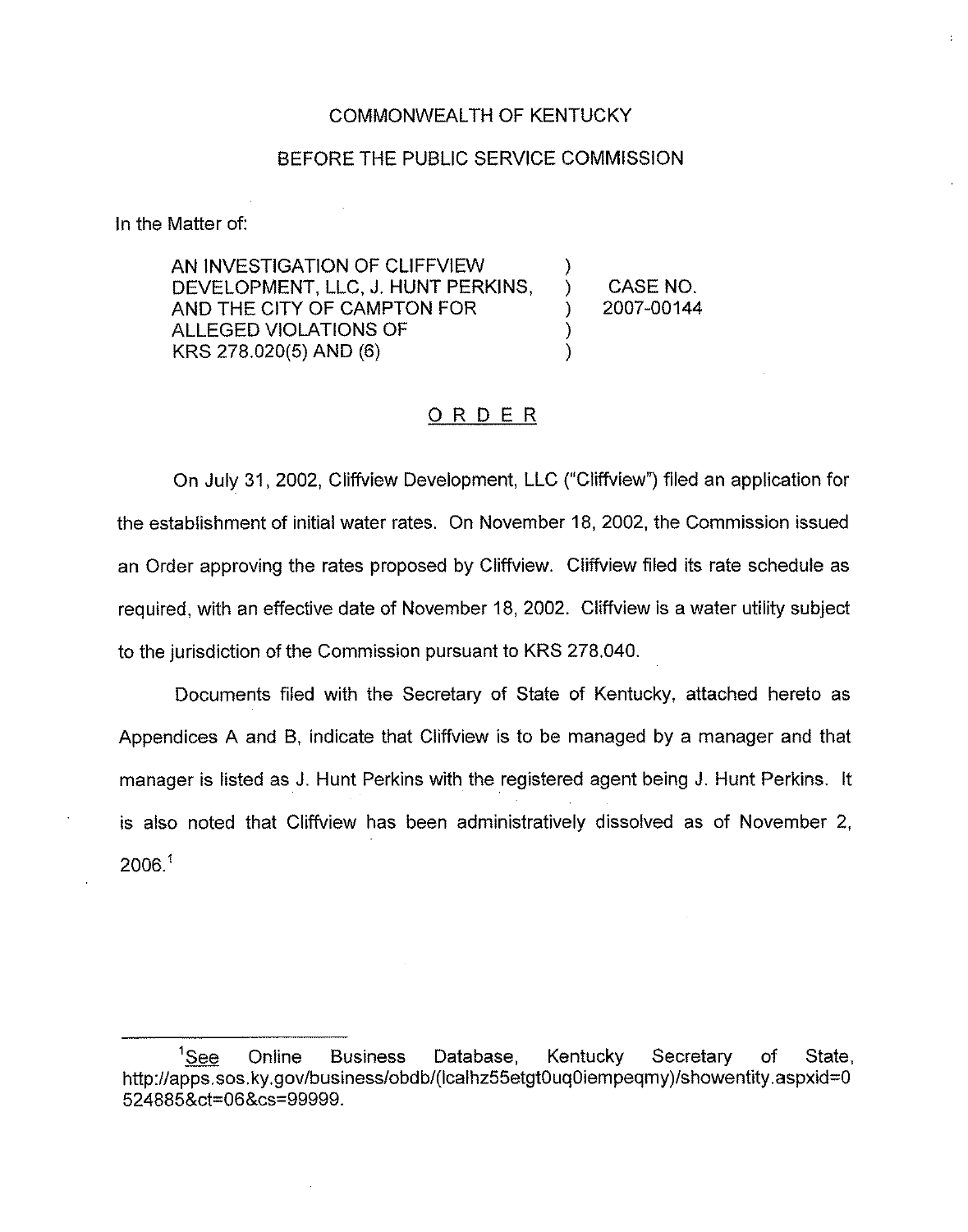ln response to Commission correspondence, the Commission was informed that

Cliffview Development, LLC no longer owns the utility and that the utiiity was transferred

to the city of Campton Waterworks. $<sup>2</sup>$ </sup>

KRS  $278.020(5)^3$  states, inter alia, that:

No person shall acquire or transfer ownership of, or control, or the right to control, any utility under the jurisdiction of the commission...without prior approval by the commission. [Emphasis added.]

KRS 278.020(6)<sup>4</sup> states, inter alia, that:

No individual. . .or other entity. . .shall acquire control, either directly or indirectly, of any utility furnishing utility service in this state, without having first obtained the approval of the commission. Any acquisition of control without prior authorization shall be void and of no effect. [Emphasis added.]

Having reviewed the evidence of record and being otherwise sufficiently advised,

the Commission finds that:

1. A prima facie showing has been made that Cliffview has violated KRS 278.020(5) and (6) by its failure to obtain prior Commission approval before transferring the utility.

2. <sup>A</sup> prima facie showing has been made that J. Hunt Perkins has violated KRS 278.020(5) and (6) by his failure to obtain prior Commission approval before transferring the utility.

 $-2-$ 

 $\frac{2 \text{ See } A$ ppendix C.<br><sup>3</sup> At the time of the alleged transfer, KRS 278.020(5) was codified as KRS 278.020(4),

 $4$  At the time of the alleged transfer, KRS 278.020(6) was codified as KRS 278.020(5).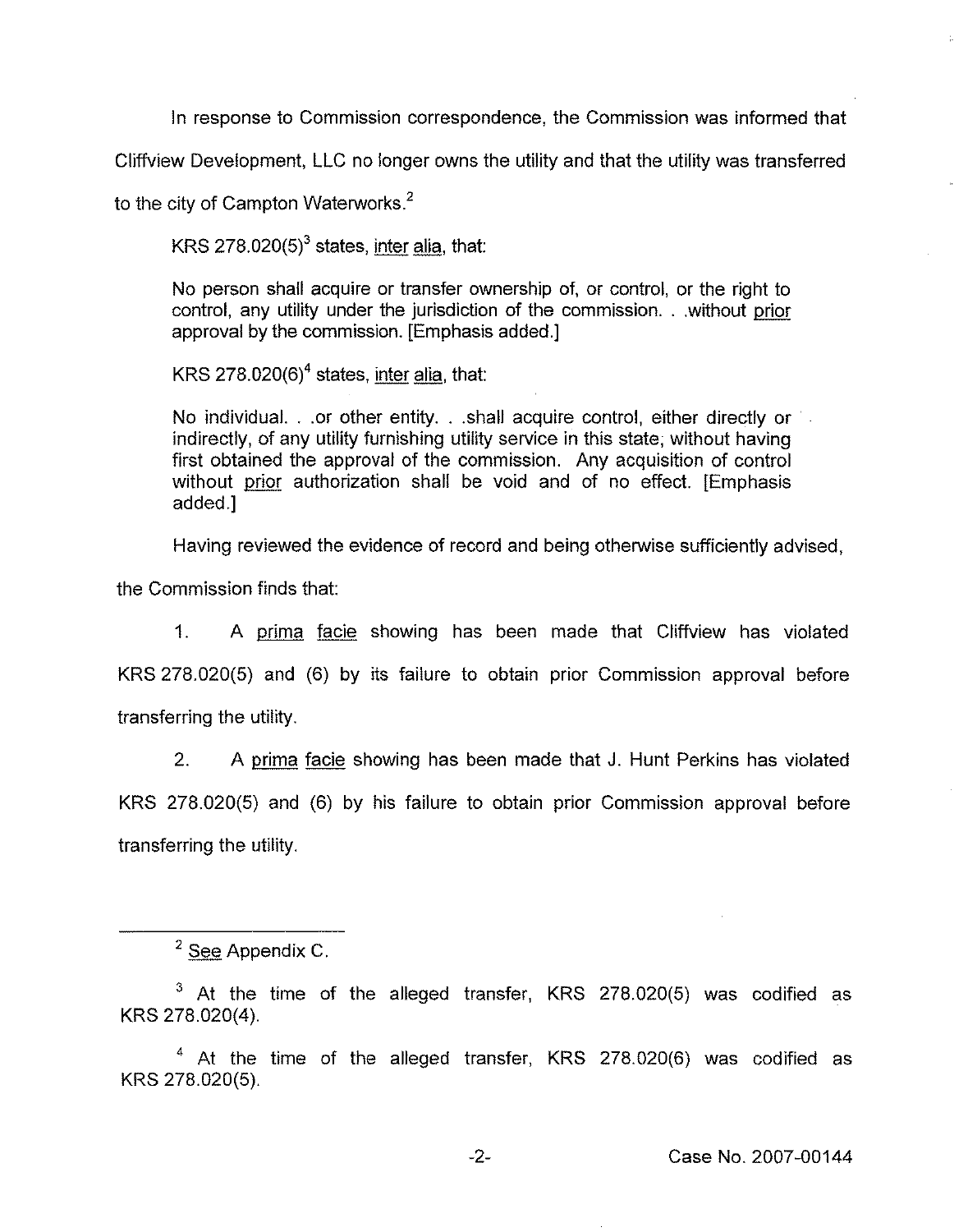3. <sup>A</sup> prima facie showing has been made that J. Hunt Perkins has aided and abetted Cliffview in its violation of KRS 278,020(5) and (6) by his failure to obtain prior Commission approval before transferring the utility.

4. A prima facie showing has been made that the city of Campton, Kentucky has violated KRS 278.020(5) and (6) by its failure to obtain prior Commission approval before acquiring control of the utility.

The Commission, on its own motion, HEREBY ORDERS that:

1. Cliffview, J. Hunt Perkins, and the city of Campton shall appear before the Commission on May 30, 2007, at 9:00 a.m., Eastern Dayiight Time, in Hearing Room <sup>1</sup> of the Commission's offices at 211 Sower Boulevard, Frankfort, Kentucky for the purposes of presenting evidence concerning the alleged transfer of the utility known as Cliffview and of showing cause why Cliffview and J. Hunt Perkins, jointly and severally, and the city of Campton should not be subject to the penalties prescribed in KRS 278.990(1).

2. Within 20 days of the date of this Order, Cliffview, J. Hunt Perkins, and the city of Campton shall submit to the Commission a written response to the allegations contained in this Order.

3. Corporate entities are advised that under Kentucky law a corporation, its employees, and any representatives who are not licensed to practice law in Kentucky are not permitted to make objections, examine, or cross-examine witnesses in administrative hearings.<sup>5</sup>

<sup>&</sup>lt;sup>5</sup> Turner v. Kentucky Bar Ass'n., 980 S.W.2d 560 (Ky. 1998) and Practice Before the Commission bv Attornevs Non-Licensed in the Commonwealth of Kentuckv, Admin. Case No. 249, Order dated June 15, 1981.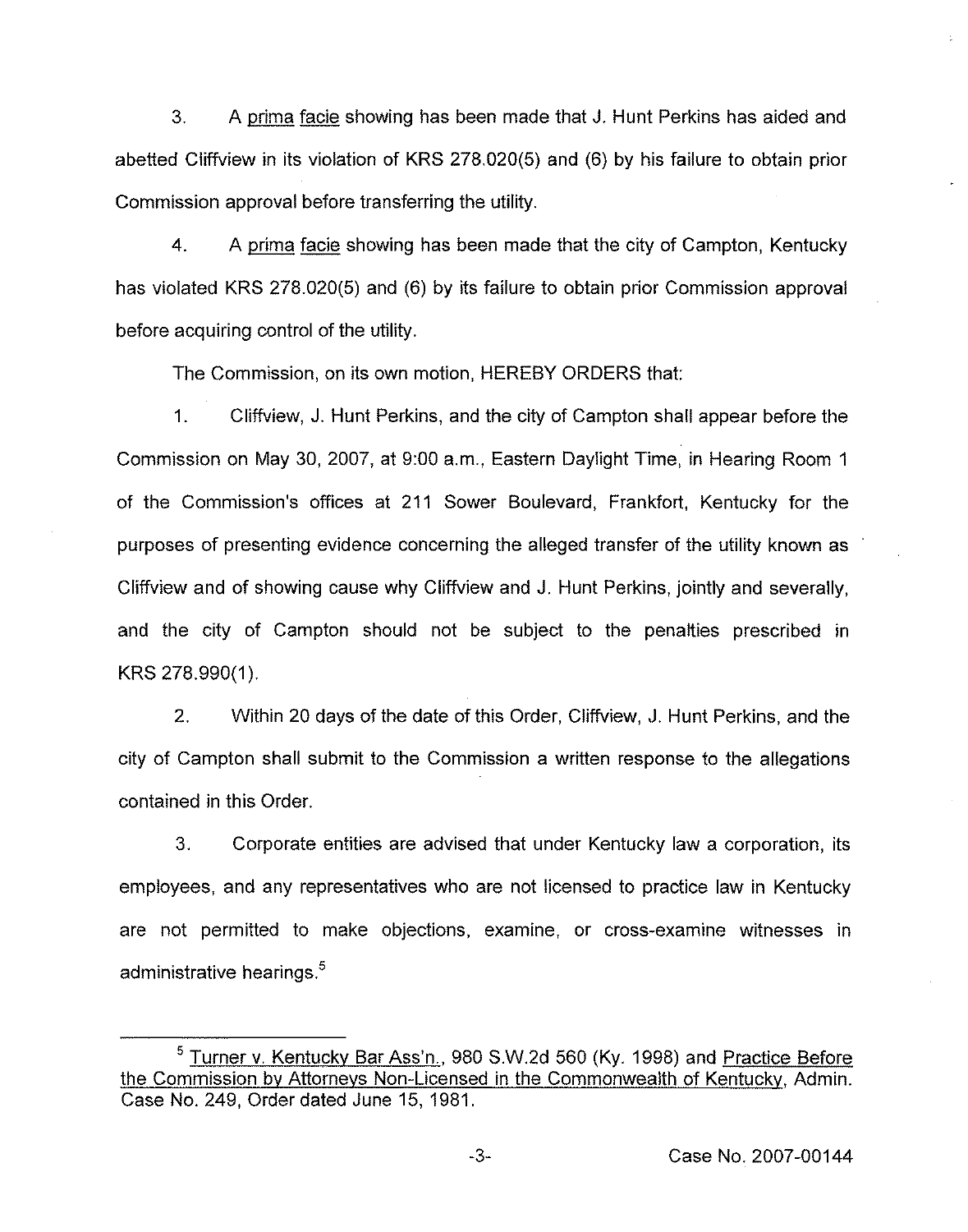4. Any motion for continuance of a hearing set by the Commission shall be made only for good cause and sufficiently in advance of the hearing date to allow time for the Commission to rule upon the motion.

5. Any motion requesting an informal conference with Commission Staff to consider matters which would aid in the handling or disposition of this proceeding shall be filed with the Commission no later than 20 days from the date of this Order.

6. Pursuant to KRS 278.360, the record of the formal hearing shall be kept by videotape. A stenographic transcript shaii not be made unless either party requests a stenographic transcript by motion filed on or before May 14, 2007.

Done at Frankfort, Kentucky, this 27th day of April, 2007.

By the Commission

**VE Director** 

Case No. 2007-00144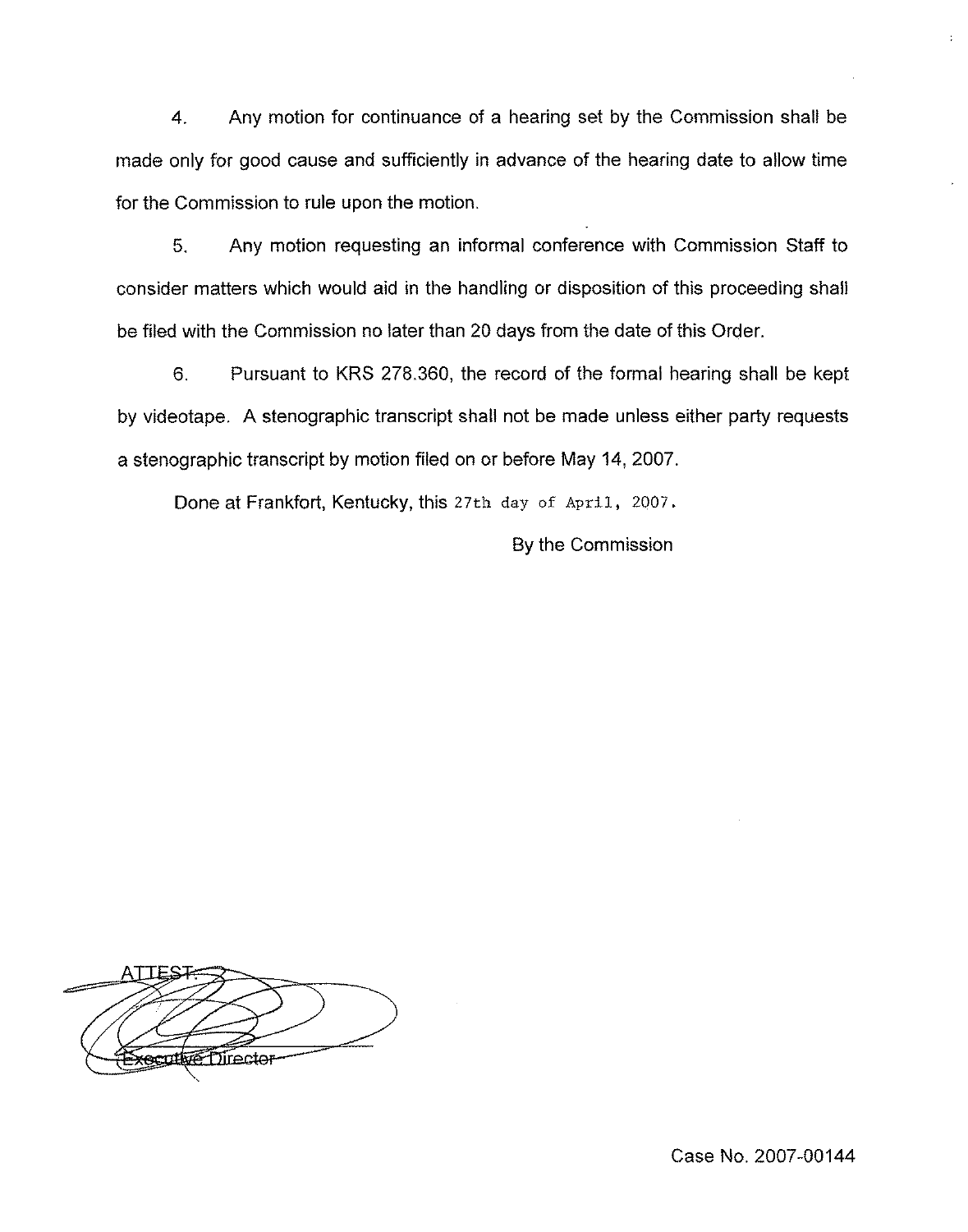## APPENDIX A

## APPENDIX TO AN ORDER OF THE KENTUCKY PUBLIC SERVICE COMMISSION IN CASE NO. 2007-00144 DATED April 27, 2007.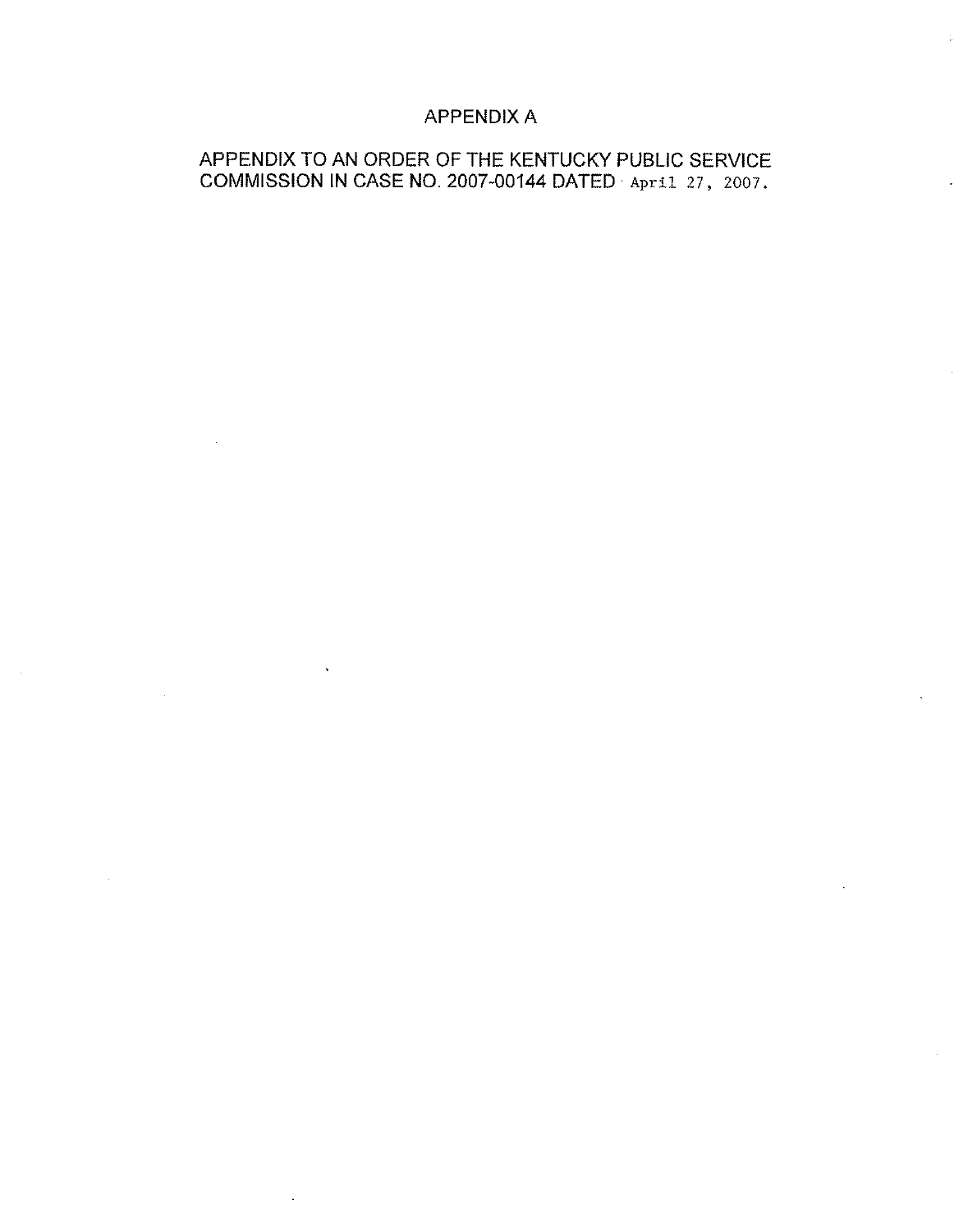| <b>Organization Number</b> | 0524885                                  |
|----------------------------|------------------------------------------|
| <b>Name</b>                | CLIFFVIEW DEVELOPMENT, LLC               |
| <b>Company Type</b>        | KLC - Kentucky Limited Liability Company |
| <b>Status</b>              | I - Inactive                             |
| Standing                   | B - Bad                                  |
| <b>State</b>               | КY                                       |
| <b>File Date</b>           | 11/1/2001                                |
| <b>Organization Date</b>   | 11/1/2001                                |
| <b>Last Annual Report</b>  | 5/4/2005                                 |
| <b>Principal Office</b>    | 3319 TATES CREEK RD                      |
|                            | <b>LEXINGTON, KY 40502</b>               |
| <b>Managed By</b>          | Managers                                 |
| <b>Registered Agent</b>    | <b>I HUNT PERKINS</b>                    |
|                            | 3319 TATES CREEK RD                      |
|                            | LEXINGTON, KY 40502                      |

| <b>Current Officers</b> |                     |
|-------------------------|---------------------|
| Manager                 | <b>Hunt Perkins</b> |

# Incorporators and Initial Directors Organizer DAN M ROSE

# This organization has no assumed names

#### Images Available Online

Documents filed with the Office of the Secretary of State on September 15, 2004 or thereafter are available as scanned images or PDF documents. Documents filed prior to September 15, 2004 will become available as the images are created.

| 11/2/2006  | l page | <u>PDF</u> |     | Administrative Dissolution |
|------------|--------|------------|-----|----------------------------|
| 5/4/2005   | l page | tiff       | PDF | <b>Annual Report</b>       |
| 6/30/2004  | 1 page | uff        | PDF | <b>Annual Report</b>       |
| 10/28/2003 | 1 page | tiff       | PDF | <b>Annual Report</b>       |
| 9/24/2002  | l page | tiff       | PDF | Annual Report              |
| 11/1/2001  | page   | tiff       | PDF | Articles of Organization   |
|            |        |            |     |                            |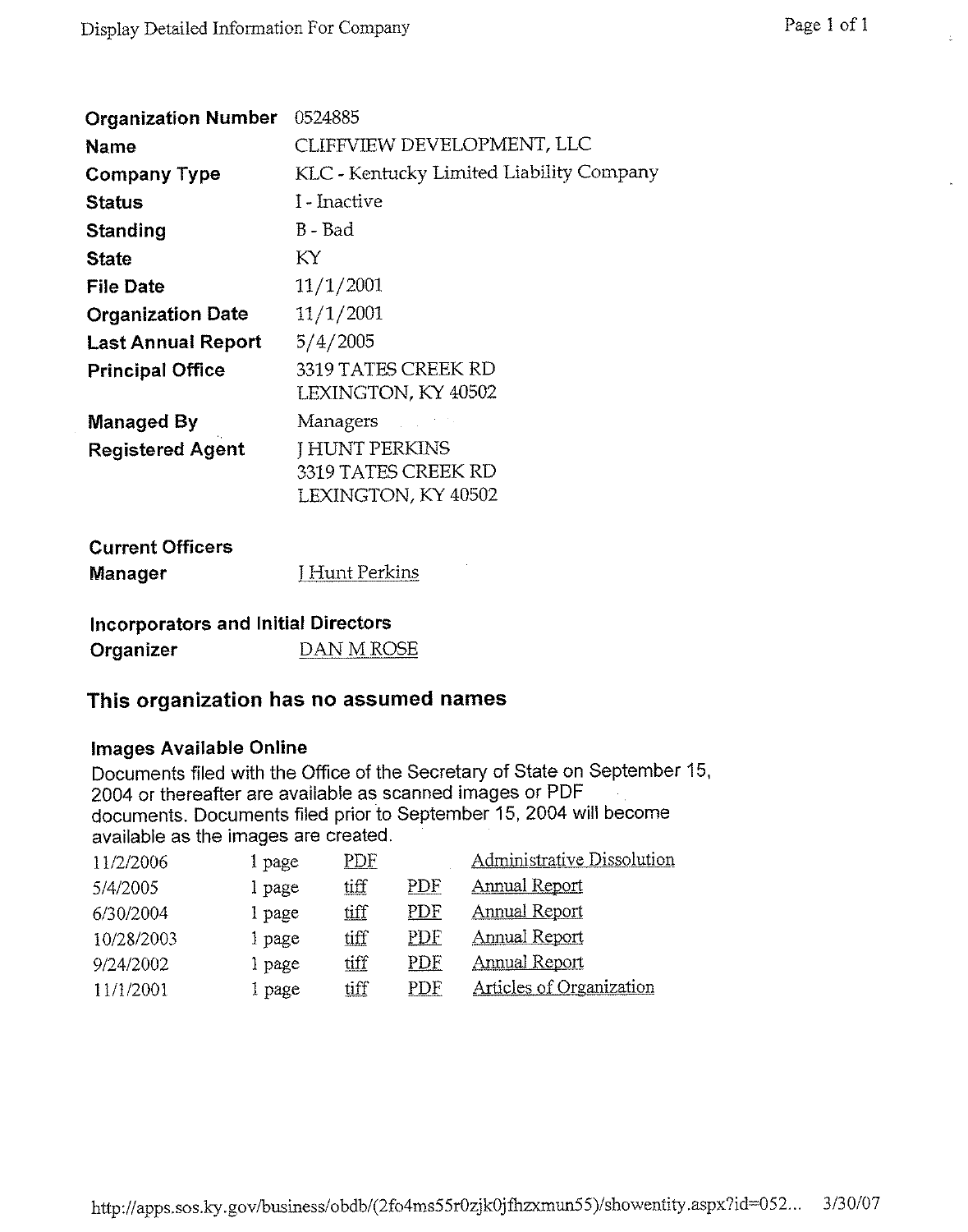## APPENDIX B

## APPENDIX TO AN ORDER OF THE KENTUCKY PUBLIC SERVICE COMMISSION IN CASE NO. 2007-00144 DATED April 27, 2007.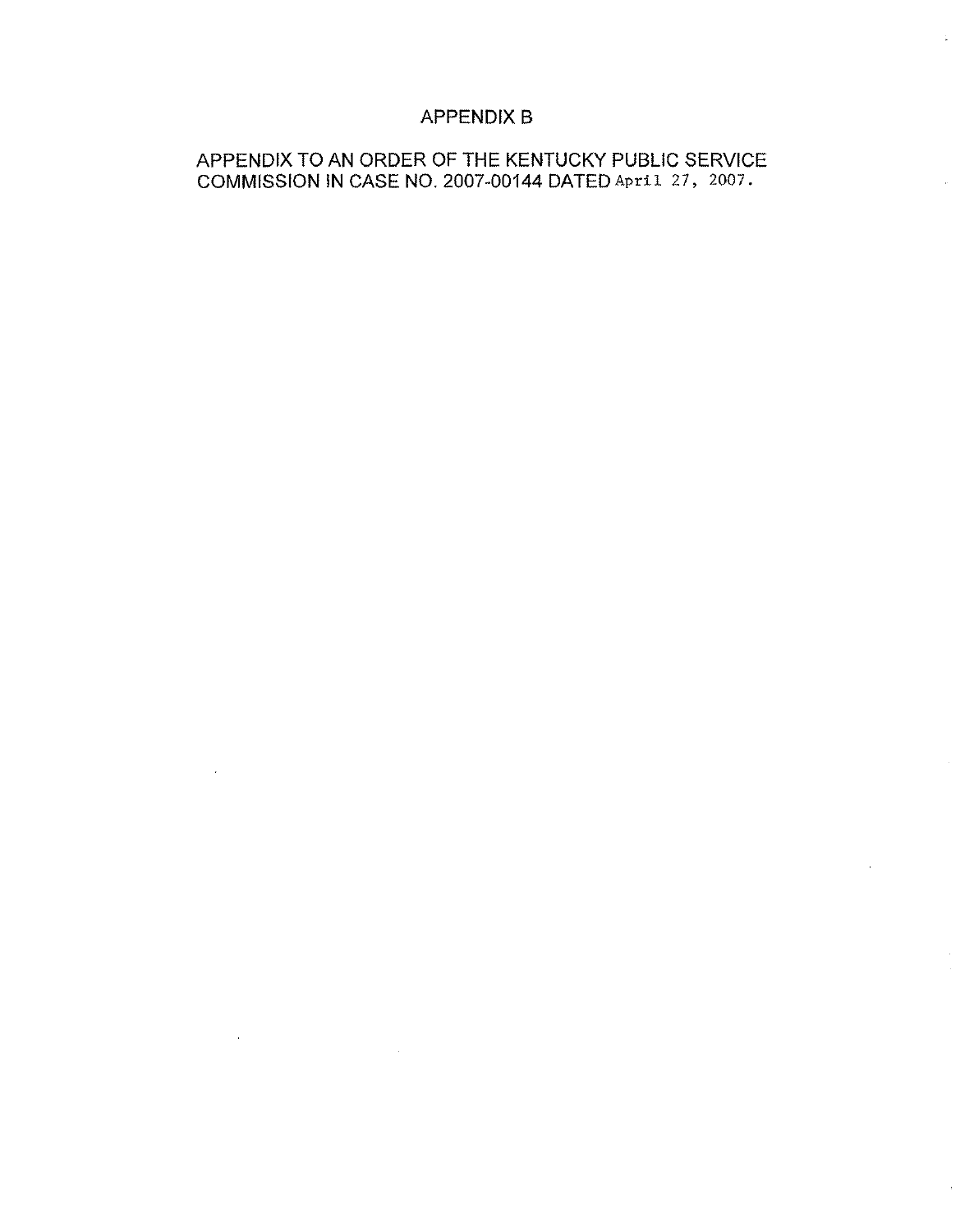$524885$ 

'«o«> 4«e

enyegy

#### ARTICLES OF ORGANIZATION OF <u>CLIFFVIEW DEVELOPMENT, I</u>

The undersigned, acting to form a limited liability company under the Kombucky Article & Great the Kolowing Articles of Organization for such amine and particle in  $\frac{1}{2}$  Chability Company Act, adopts the following Arti  $\frac{1}{2}$   $\frac{1}{2}$   $\frac{1}{2}$   $\frac{1}{2}$   $\frac{1}{2}$   $\frac{1}{2}$   $\frac{1}{2}$   $\frac{1}{2}$   $\frac{1}{2}$   $\frac{1}{2}$   $\frac{1}{2}$   $\frac{1}{2}$   $\frac{1}{2}$   $\frac{1}{2}$   $\frac{1}{2}$   $\frac{1}{2}$   $\frac{1}{2}$   $\frac{1}{2}$   $\frac{1}{2}$   $\frac{1}{2}$   $\frac{1}{2}$   $\frac{1}{2}$  lo CO .

ARTICLE I - NAME. The name of the limited liability company shall be Cliffy lew  $\mathbb{R}$  verses  $\mathbb{R}$ LLC (the "Company").

 $\mathbf{g}$  ,  $\mathbf{s}$  and  $\mathbf{s}$ ARTICLE II - INITIAL REGISTERED OFFICE AND AGENY. The address of the mitial registered office of the Company shall be 3319 Tates Creek Road, Lexington, Kentucky 40502, and the name of its initial registered agent at such address shall be J. Hunt Perkins, whose written statement consenting to serve in that capacity accompanies these Articles,

ARTICLE III - INITIAL PRINCIPAL OFFICE. The mailing address of the initial principal office of the Company is 3319Tates Creek Road, Lexington, Kentucky 40502.

ARTICLE IV - MANAGEMENT STRUCTURE. The Company is to be managed by a manager or managers.

Dated: October / 8, 2001.

#### CLIFFVIEW DEVELOPMENT, LLC WRITTEN CONSENT OF INITIAL REGISTERED AGENT

The undersigned, J. Hunt Perkins, hereby consents to serve as initial registered agent of this company.

**L** Hunt Perkins

THIS INSTPLiMENT PREPARED BY:

Dan M. Rose STOLL, KEENON & PARK, LLP 300 West Vine Sirest, Suits 2100 Lexirgion, Kentucky 40507 (859) 231-3090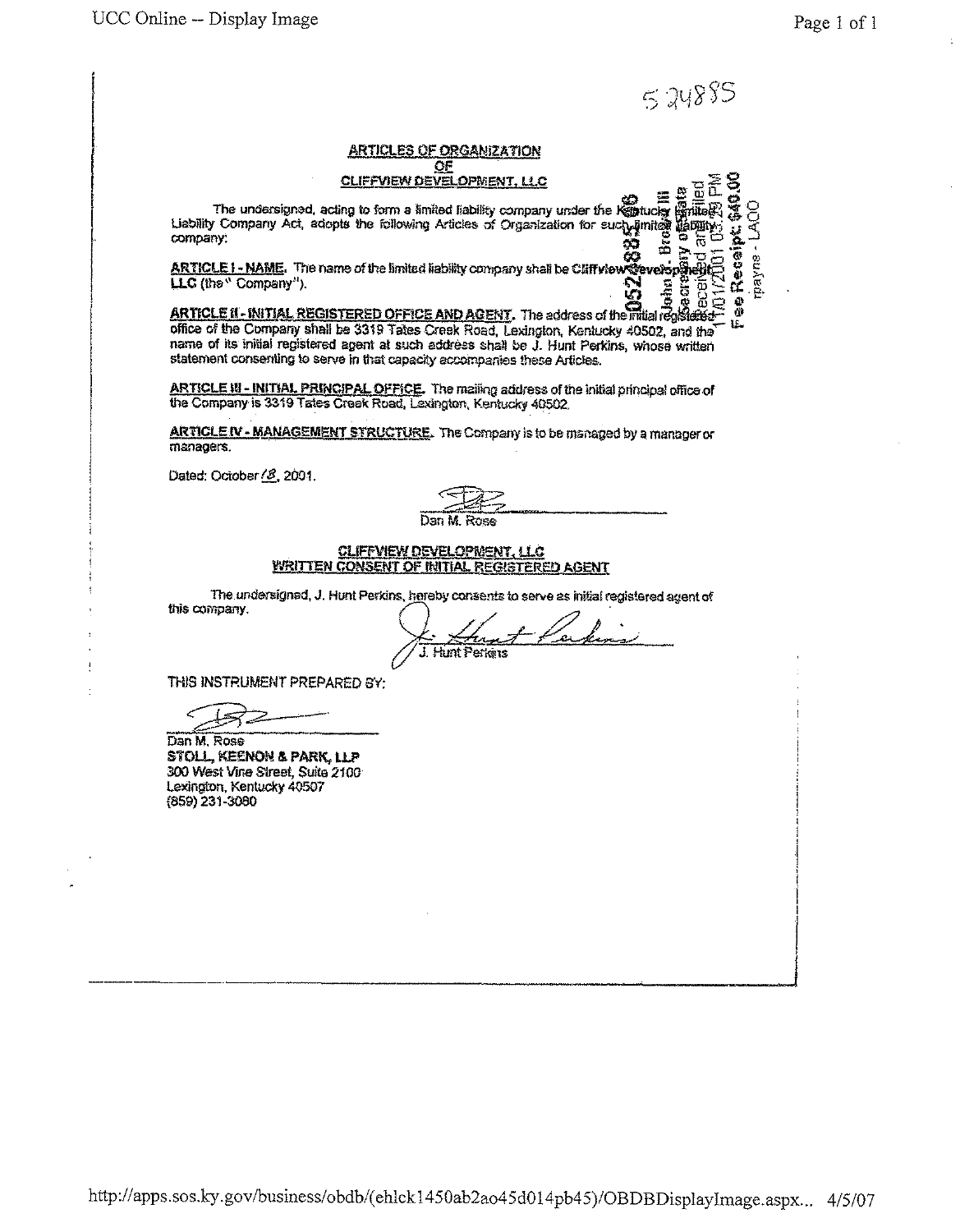## APPENDIX C

## APPENDIX TO AN ORDER OF THE KENTUCKY PUBLIC SERVICE COMMISSION IN CASE NO. 2007-00144 DATED April. 27, 2007.

 $\mathcal{L}_{\text{max}}$  ,  $\mathcal{L}_{\text{max}}$ 

 $\label{eq:2.1} \mathcal{L}(\mathcal{L}^{\mathcal{L}}_{\mathcal{L}}(\mathcal{L}^{\mathcal{L}}_{\mathcal{L}})) = \mathcal{L}(\mathcal{L}^{\mathcal{L}}_{\mathcal{L}}(\mathcal{L}^{\mathcal{L}}_{\mathcal{L}})) = \mathcal{L}(\mathcal{L}^{\mathcal{L}}_{\mathcal{L}}(\mathcal{L}^{\mathcal{L}}_{\mathcal{L}}))$ 

 $\mathcal{L}^{\text{max}}_{\text{max}}$  and  $\mathcal{L}^{\text{max}}_{\text{max}}$ 

 $\sim$ 

 $\mathcal{L}^{\text{max}}_{\text{max}}$  .